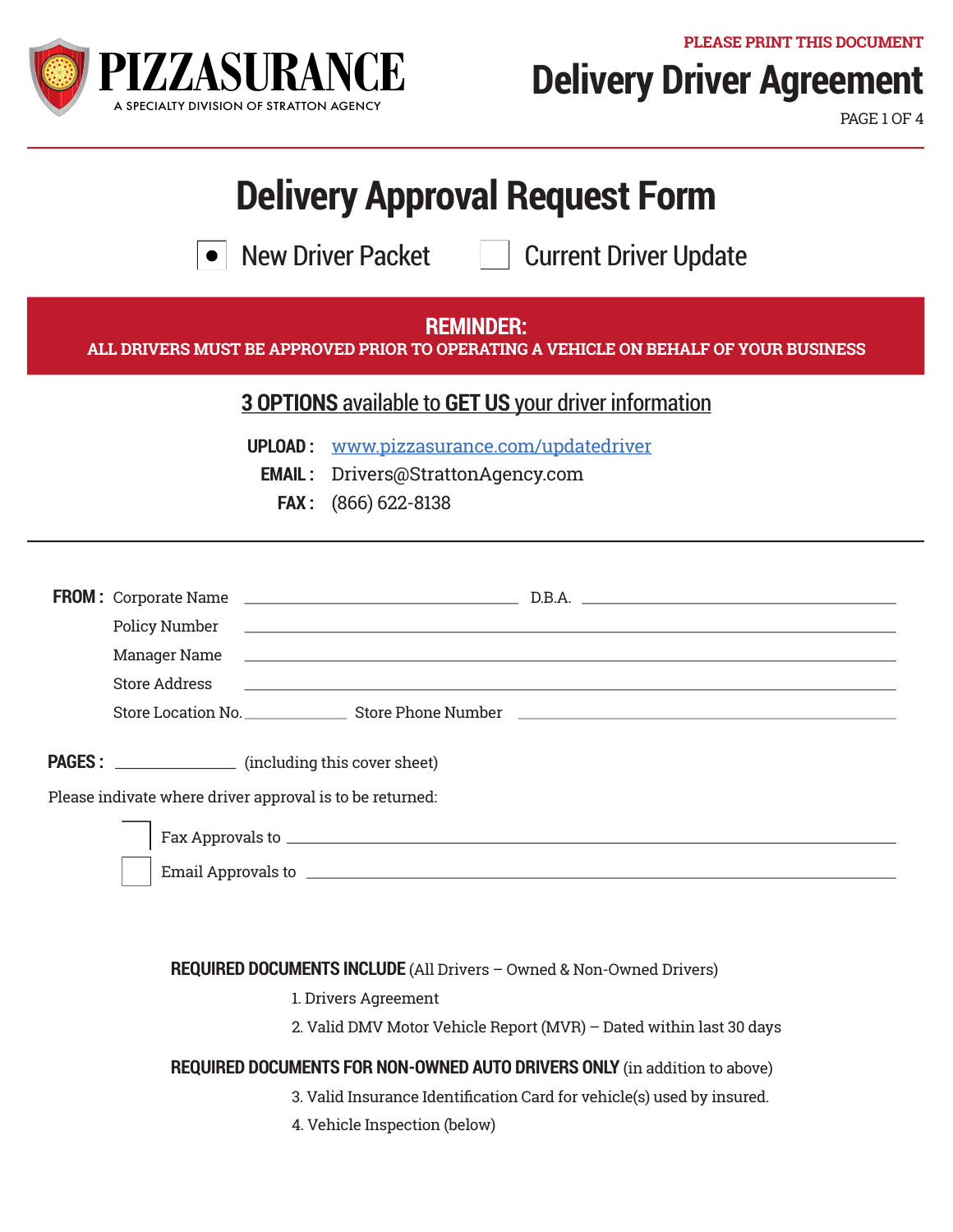

PAGE 2 OF 4

## (Retain in Employee File)

As a Delivery Driver for (Store Locations) \_ I (Driver Name)

hereby agree to the followiing:

- I have read and understand the Delivery Driver Agreement. I agree to comply with the standards and  $1.$ procedures set forth in the said document and with all other quidelines established from time to time for my Delivery Driver position.
- $2.$ I will attend all scheduled driver meetings.
- I will use due care and caution in the operation of my delivery vehicle and will strictly comply with all safe 3. driving rules of the road, including all speed limits, posted directional signs and parking regulations. Undernocircumstances will Ioperate my delivery vehicle while under the influence of drugs or alcohol or when my physical or mental condition may be otherwise impaired.
- The vehicle I use for delivery services will:  $\overline{4}$ .

a. Be maintained in good condition and repair

- b. Comply with all rules and regulations governing safe and lawful operation
- c. Comply with all the quidelines established by my employer
- 5. Attached to this Agreement is a true and complete copy of my current DMV report. I agree to immediately notify you if I am involved in any accidents or receive any subsequent citations during the course of my employment.
- I understand that any violation of this Agreement or of any of the standards, procedures or quidelines 6. applicable to my Delivery Driver position may result in suspension or termination. In particular, I acknowledge the need for utmost safety and due care in the operation of my delivery vehicle and in the conduct of delivery services.
- I understand that I am prohibited from carrying any passengers without prior management authorization. 7.
- I agree to only operate the vehicle identified on the vehicle inspection form s ubmitted to management and will 8. not drive a substitute vehicle without management prior approval.
- 9. I agree to maintain my automobile insurance (including coverage for Bodily Injury, Property Damage and Personal Liability) AT ALL TIMES while using my vehicle for delivery and will inform my employer if my insurance coverage is changed, canceled or not renewed. I have provided proof of insurance currently in force.
- I understand that MY insurance is responsible if I am involved in an accident that  $10<sub>1</sub>$ causesinjuryordamagetoanotherpersonand/ortheirproperty.Iamalso aware that neither my employer nor his insurance will cover my vehicle for any damage, whatsoever.
- $11.$ I will not use a cell phone or any other mobile device, while operating a vehicle. If my employer requests I use one, I agree to only use it when it is safe to do so and when my vehicle is in Park.
- I agree to provide my Manager a current DMV Report every 12 months or when requested. 12.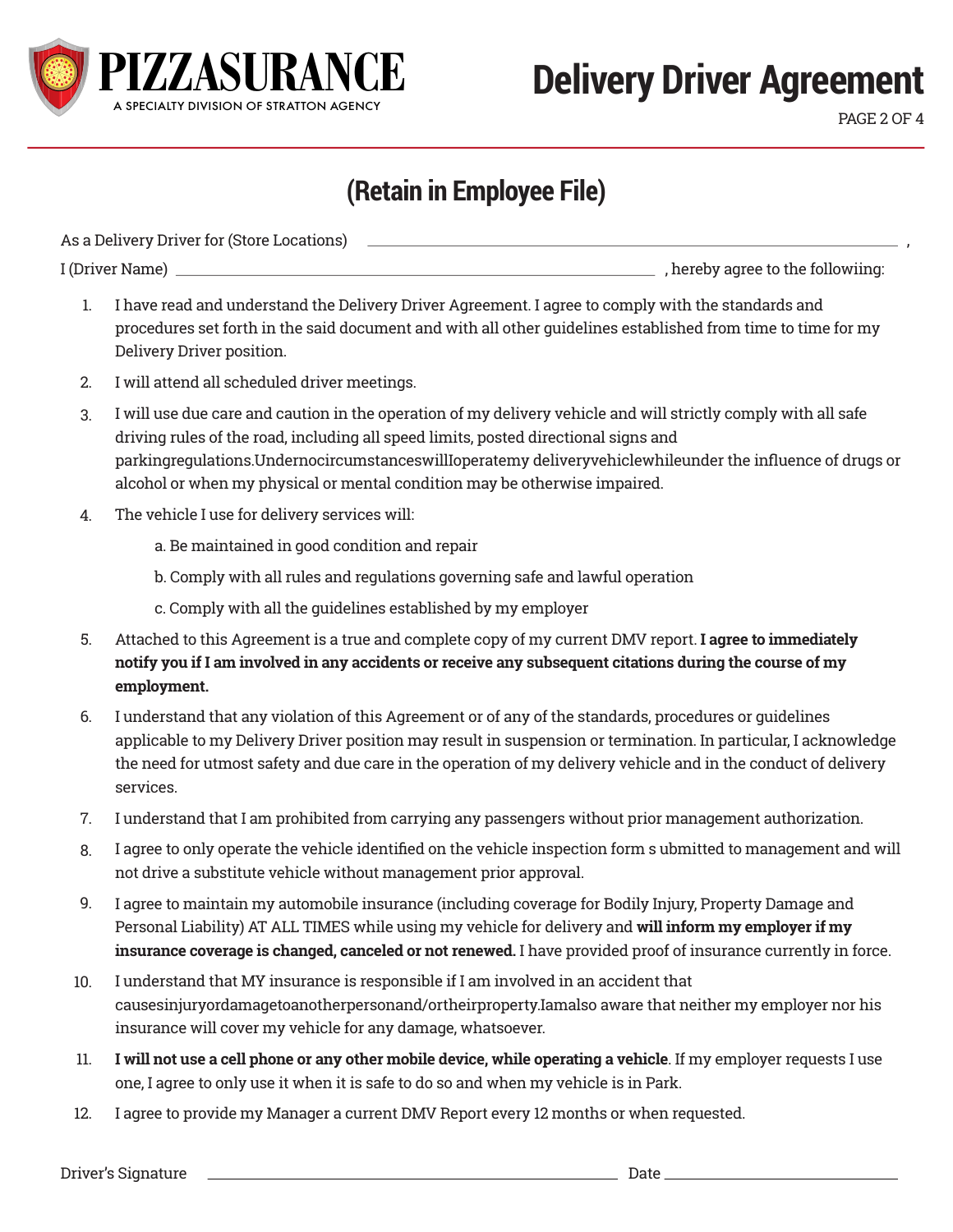

PAGE 3 OF 4

### **Motor Vehicle Report Release and Authorization**

In connection with my application for employment with you, I understand that a motor vehicle report containing public record information concerning my driving record may be requested.

I have the right to request the nature and substance of all information contained in my record including the source of this information and the recipients of my record.

#### I HEREBY CONSENT TO YOUR OBTAINING MY MOTOR VEHICLE RECORD AND I AUTHORIZE WITHOUT RESERVATION, ANY PARTY OR AGENCY CONTACTED TO FURNISH THE ABOVE INFORMATION.

If hired, this authorization shall remain on file and shall serve as ongoing authorization for you to procure my motor vehicle record at any time during my employment period.

| <b>Driver's Name</b><br>the contract of the contract of the contract of the contract of the contract of | <b>Driver License #</b><br><u> 1989 - Jan Sterling Sterling (f. 1989)</u> |
|---------------------------------------------------------------------------------------------------------|---------------------------------------------------------------------------|
| <b>Driver's Signature</b>                                                                               | <b>Driver License State</b>                                               |
|                                                                                                         | <b>Driver's Birthdate</b>                                                 |

### **For Store Owner or Manager**

I have reviewed this Driver Agreement with above named driver and have received the Required Documents per the Delivery Driver Guidelines.

**Owner/Manager's Signature** 

**Store Address** 

**Date** 

**REQUIRED DOCUMENTS INCLUDE** (All Drivers - Owned & Non-Owned Drivers)

- 5. Drivers Agreement
- 6. Valid DMV Motor Vehicle Report (MVR) Dated within last 30 days

#### **REQUIRED DOCUMENTS FOR NON-OWNED AUTO DRIVERS ONLY** (in addition to above)

- 7. Valid Insurance Identification Card for vehicle(s) used by insured.
- 8. Vehicle Inspection (below)

Note: Pizzasurance provides a complimentary web software called StratTrax to monitor and retain your employee information. If you are not setup with StratTrax contact your account manager today.